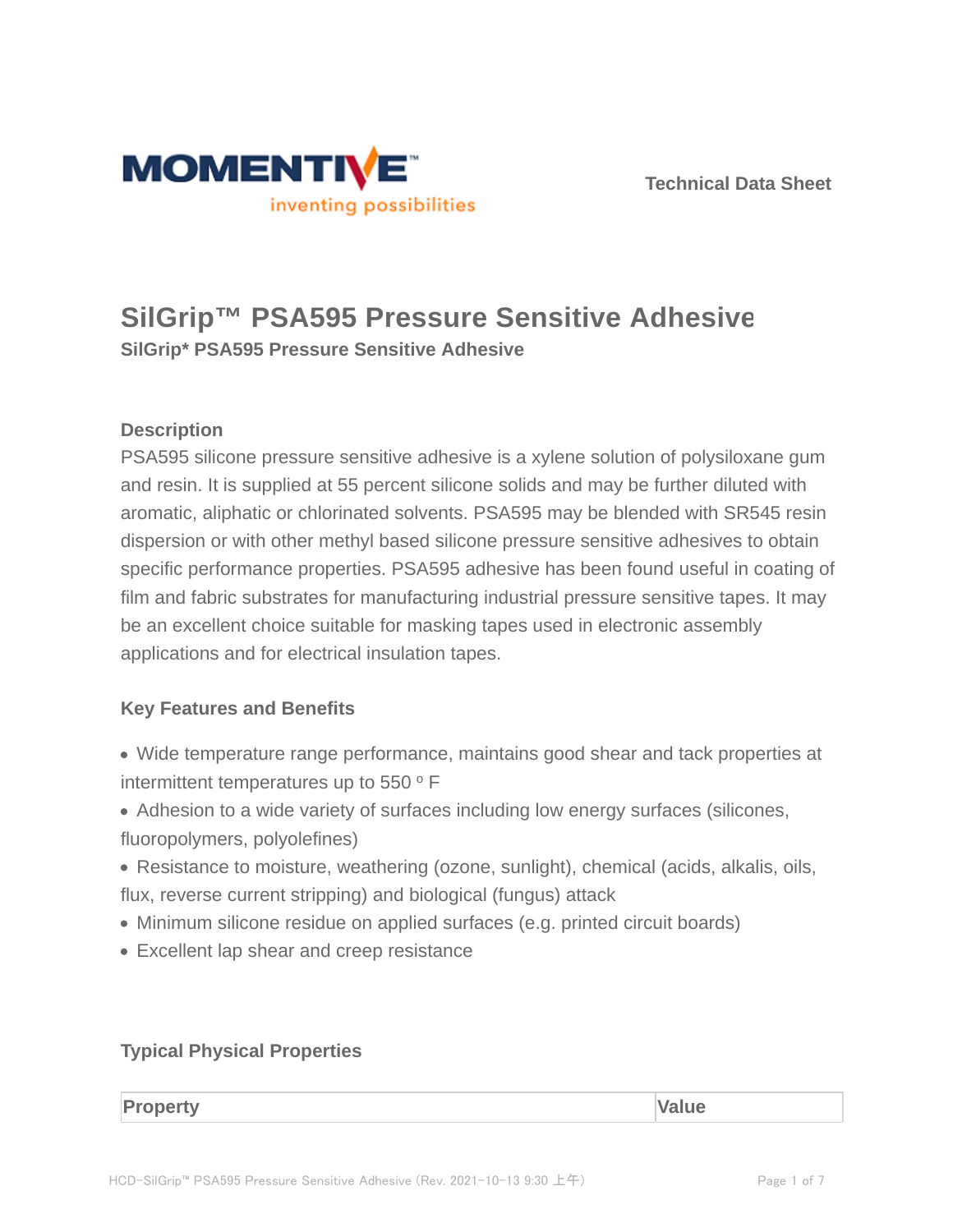| Silicone Solids, %               | 55                 |  |
|----------------------------------|--------------------|--|
| <b>Specific Gravity</b>          | 0.95               |  |
| Density, Ibs/gal                 | 8.05               |  |
| Viscosity $@$ 25° C (77° F), cps | 57,000             |  |
| (Brookfield RVF)                 |                    |  |
| Color                            | <b>Light Straw</b> |  |
| Flash Point (ASTM D93), C (° F)  | 27.2(81)           |  |
| Solvent                          | Xylene             |  |

# **TYPICAL CURED ADHESIVE PROPERTIES**

| $\bullet$ Peel Adhesion <sup>(1)</sup> , oz/inch | 39  |
|--------------------------------------------------|-----|
| • Tack <sup>(2)</sup> , $g/cm2$                  | 730 |

(1) 2 mil dry adhesive thickness, 1mil polyester film, 1.5% benzoyl peroxide(3), curing cycle: 10 minutes air dry, 90 seconds at 177°C, stainless steel, 12 inches/minute, 180° angle

(2) Luperoxâ A98 from Elf Atochem North America, Inc.

(3) Polyken Tack Tester, 100g weight, 0.5 sec dwell time, 0.5 cm/sec draw speed, 2 mil dry adhesive thickness, 1 mil polyester film, 1.5% benzoyl peroxide<sup>(3)</sup>, curing cycle: 10 minutes air dry, 90 seconds at 177°C

The properties of a cured silicone adhesive are affected by several factors such as type and amount of catalyst, cure cycle, adhesive thickness and backing type and thickness. Higher catalyst concentration will increase cohesive strength of the adhesive and improve shear strength, but it will reduce its adhesive strength resulting in lower tack and peel values. Typical adhesive strength of PSA595 adhesive as a function of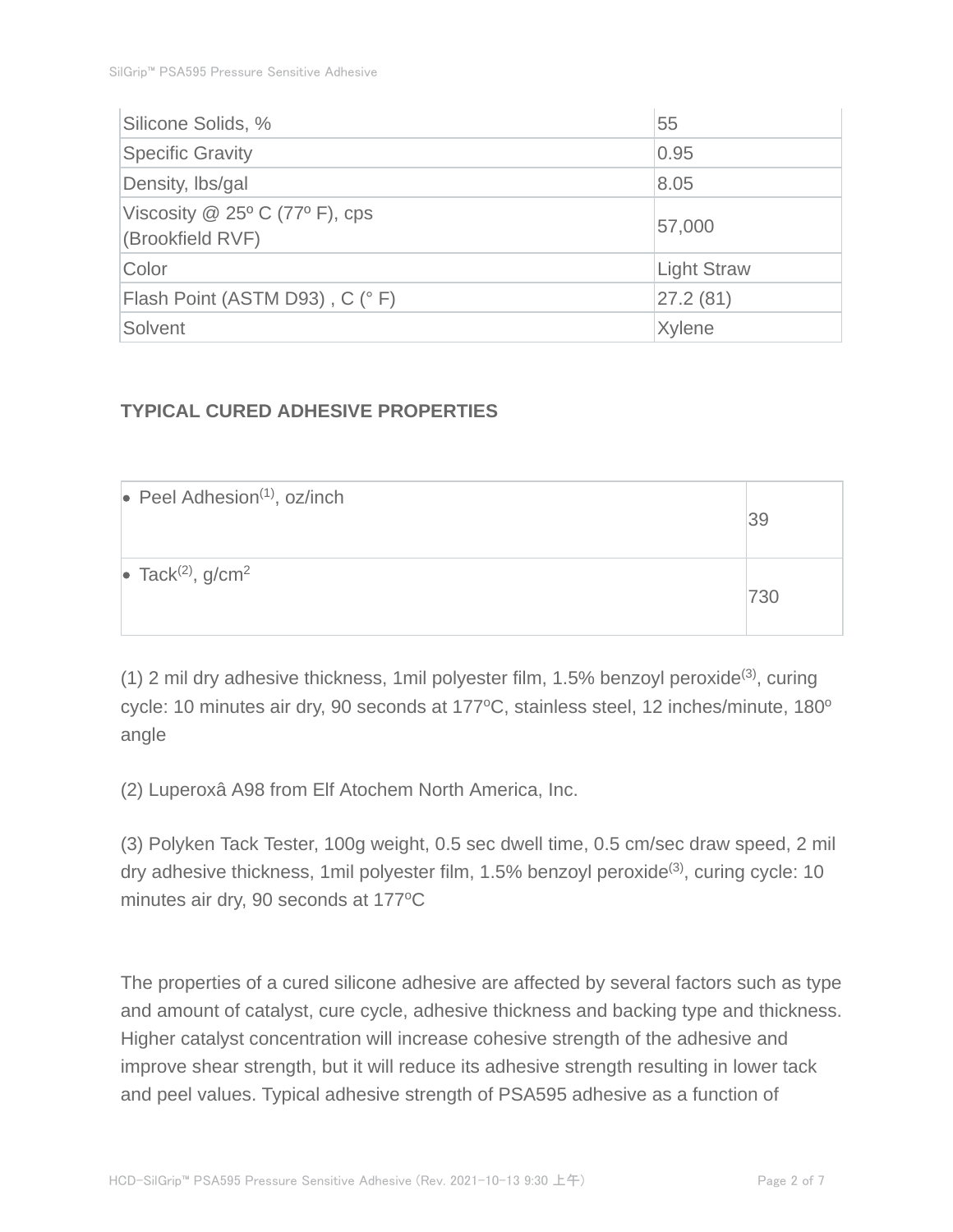adhesive build for two benzoyl peroxide concentrations is illustrated in Figure 1.

 $\mathbb{S}^n$ 

#### **Patent Status**

Standard copy to come

## **Product Safety, Handling and Storage**

The warranty period is 6 months from date of shipment from Momentive Performance Materials if stored in the original unopened container at 25ºC (77ºF).

Standard copy to come

#### **Processing Recommendations**

#### **Application**

PSA595 silicone adhesive is supplied at a viscosity suitable for conventional tape coating equipment. If necessary, it may be thinned with toluene, xylene or other compatible solvents. After the adhesive is applied to the backing, it is exposed to a two step process: solvent removal and curing.

# **Solvent Removal**

To achieve optimum adhesive properties, it is essential to optimize the drying step of the process in order to assure that the solvent is removed from the adhesive film before the curing step of the process starts. Improper drying will result in residual solvent entrapment within the adhesive. If the adhesive is then exposed to temperatures higher than 93.5  $\,^{\circ}$  C (200  $\,^{\circ}$  F), decomposing peroxide catalyst can cause crosslinking reaction between solvent and adhesive through methyl groups on siloxane chains and on solvent molecules and adversely affect the properties of the adhesive. Typical temperature range for the drying step of the process is 83  $\,^{\circ}$  C (180  $\,^{\circ}$  F) to 90  $\,^{\circ}$  C (194  $\,^{\circ}$ F). A typical drying cycle is 2 minutes at 90  $\,^{\circ}$  C (194  $\,^{\circ}$  F).

#### **Curing Process**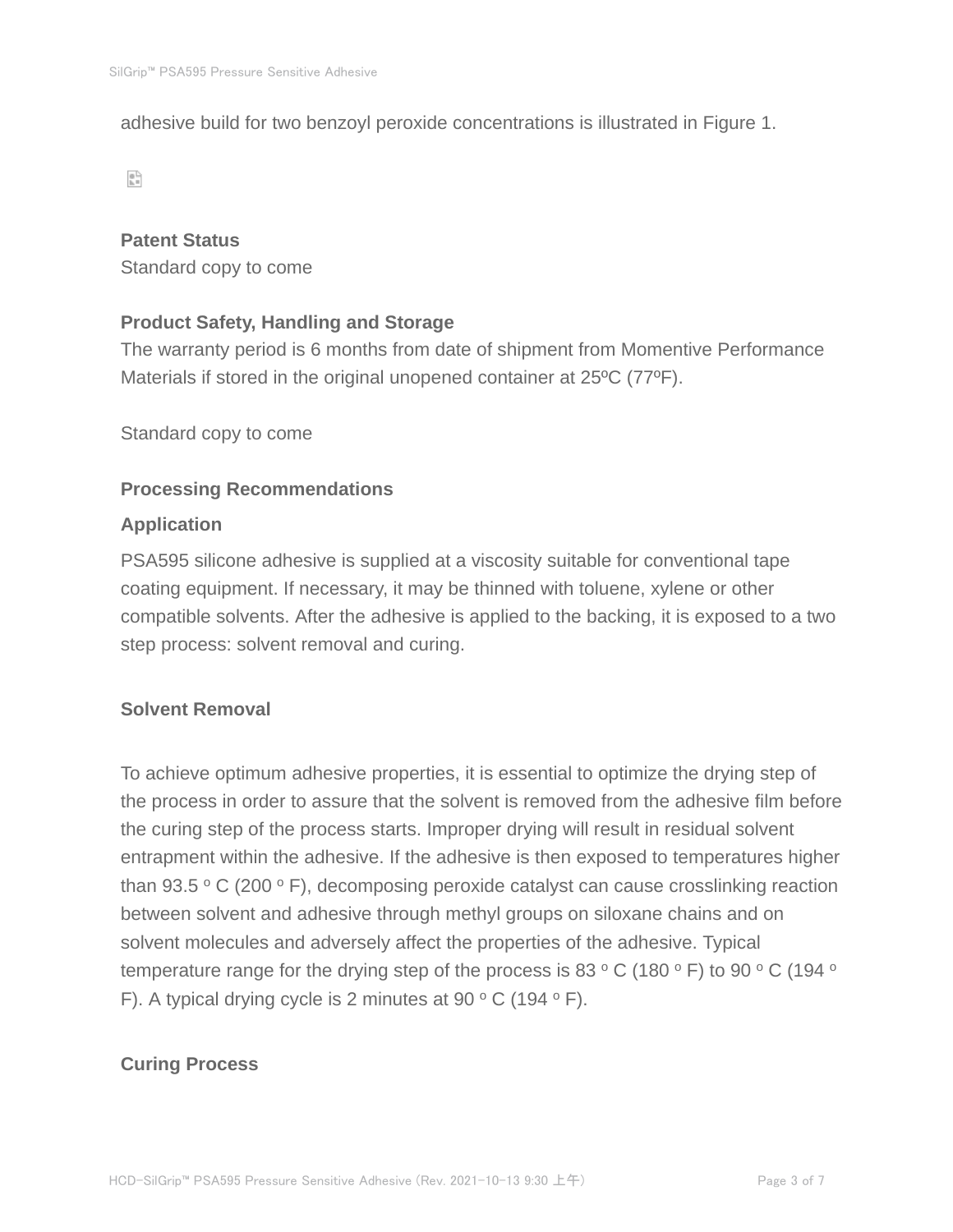Once the solvent is removed from the adhesive film, the peroxide cure should be initiated by exposure to heat. A typical curing cycle is 2 minutes at  $165 °C$  (329 ° F). Longer exposure time and higher temperature, up to 204  $\,^{\circ}$  C (400  $\,^{\circ}$  F), can be used without adverse effects. The exact conditions required to achieve a complete cure will depend on oven length and efficiency, peroxide type and type of substrate used, and should be established during experimental trials on the machine.

## **Catalysts**

High purity, 98% benzoyl peroxide  $(3)$  in the quantity of 1 to 3% based on silicone solids, has been found to give the most consistent results in curing of silicone pressure sensitive adhesives. In applications requiring low temperature cure, 2,4 -dichlorobenzoyl peroxide, which is activated at 132  $\,^{\circ}$  C (270  $\,^{\circ}$  F), can be used. It should be noted that 2,4-dichlorobenzoyl peroxide may generate polychlorinated biphenyls during the curing process. Please refer to Code of Federal Regulations, title 40, part 761 regarding incidental PCB byproducts if 2,4- dichlorobenzoyl peroxide is utilized.

The peroxide should be dispersed in solvent before it is mixed with the adhesive. Thorough mixing of the peroxide and adhesive to achieve homogeneous dispersion is essential for consistency of finished product.

(3) Available from: Elf Atochem North America, Inc.,

# **Priming**

In certain applications, the anchorage of the adhesive to the backing may be insufficient and the coating of a primer prior to the adhesive coating may be required.

A typical formulation for a primer may be found in Table1 below. The formulation may need to be adjusted depending on required bath life, coating equipment and backing material. The primer may be coated by direct gravure, wire wound rod or other coating technique suitable for solvent based coatings, and must be cured prior to adhesive application. The curing conditions will depend on equipment capabilities, substrate type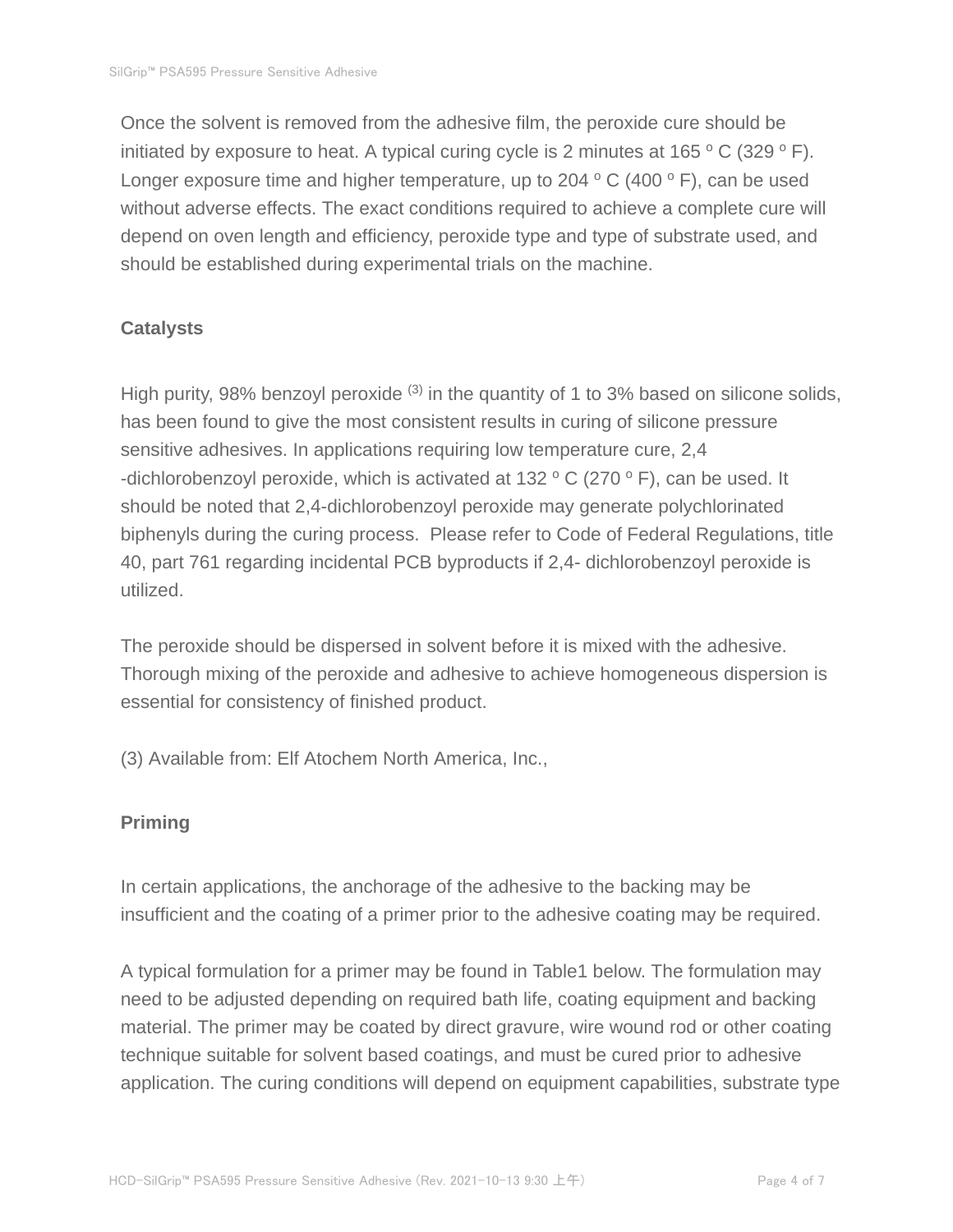and formulation used and should be established during experimental trials on the machine.

## **Table1. Typical Primer** (4) **Formulation**

| Component              | <b>Parts by Weight</b> |
|------------------------|------------------------|
| <b>SS4191A</b>         | 13.30                  |
| <b>SS4191B</b>         | 0.16                   |
| <b>SS4192c</b>         | 0.50                   |
| <b>SS4259c</b>         | 0.30                   |
| Solvent <sup>(5)</sup> | 85.74                  |

(4) Refer to document #CDS4994, SS4191 Silicone Release Coating System, for more information

(5) Typical solvents: toluene, heptane, toluene/heptane mixtures

#### **Limitations**

Standard copy to come

## **Contact Information**

Email commercial.services@momentive.com

# **Telephone**

| <b>Americas</b>        | <b>Latin America</b> | <b>EMEAI- Europe, Middle</b> | <b>ASIA PACIFIC</b> |
|------------------------|----------------------|------------------------------|---------------------|
|                        |                      | East, Africa & India         |                     |
| +1 800 295 2392 Brazil |                      | <b>Europe</b>                | <b>China</b>        |
| Toll free*             | +55 11 4534 9650     | +390510924300                | 800 820 0202        |
| +704 805 6946          | Direct Number        | Direct number                | Toll free           |
| <b>Direct Number</b>   |                      |                              | +86 21 3860 4892    |
|                        |                      |                              | Direct number       |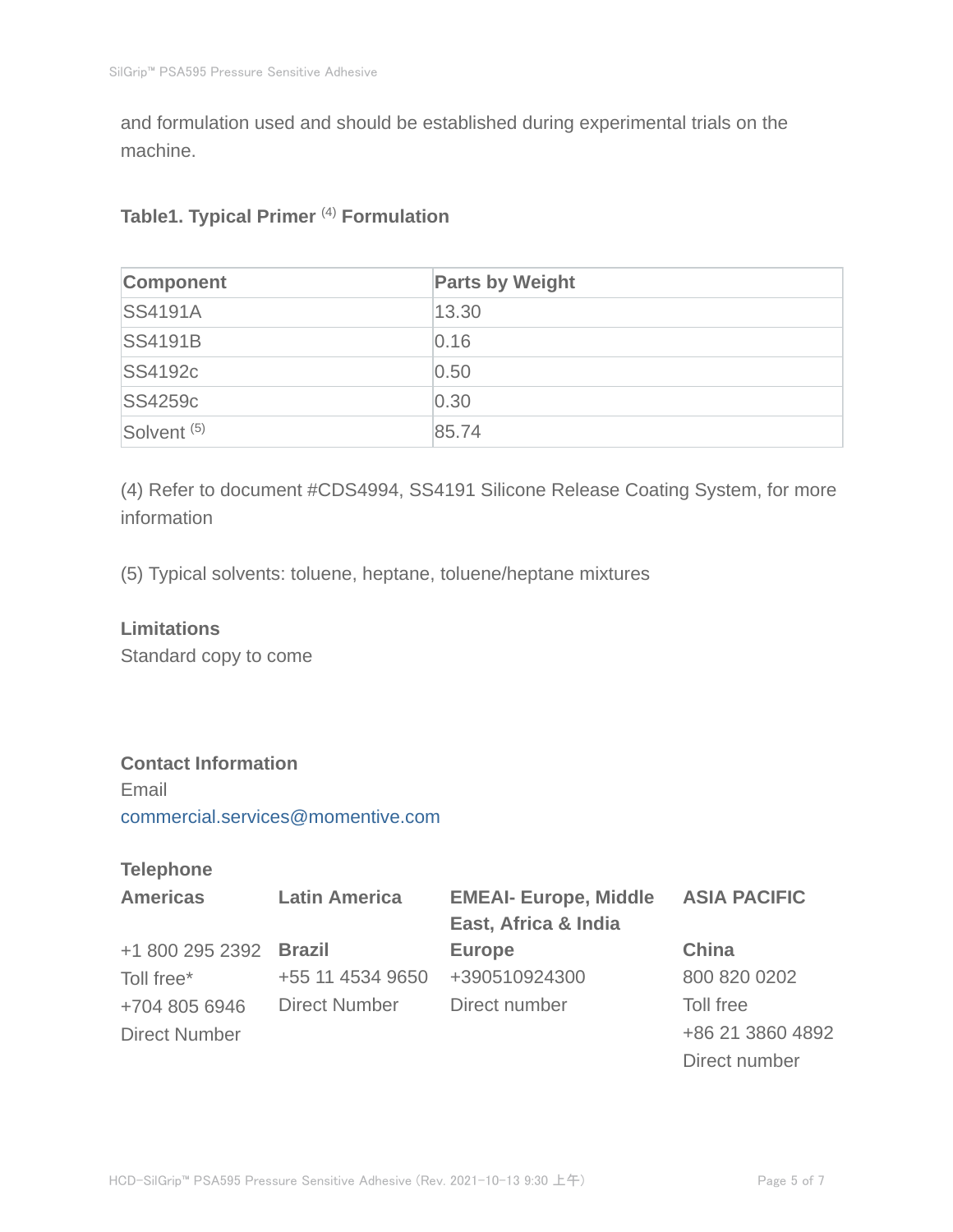| *All American | <b>Mexico</b>        | India, Middle East &       | Japan           |
|---------------|----------------------|----------------------------|-----------------|
| countries     | +52 55 2169 7670     | <b>Africa</b>              | +81 3 5544 3111 |
|               | <b>Direct Number</b> | + 91 44 71212207           | Direct number   |
|               |                      | Direct number*             |                 |
|               |                      | <b>*All Middle Eastern</b> | <b>Korea</b>    |
|               |                      | countries, Africa, India,  | +82 2 6201 4600 |

For literature and technical assistance, visit our website at: www.momentive.com

#### **DISCLAIMER:**

**THE MATERIALS, PRODUCTS AND SERVICES OF MOMENTIVE PERFORMANCE MATERIALS INC. AND ITS SUBSIDIARIES AND AFFILIATES (COLLECTIVELY "SUPPLIER"), ARE SOLD SUBJECT TO SUPPLIER'S STANDARD CONDITIONS OF SALE, WHICH ARE INCLUDED IN THE APPLICABLE DISTRIBUTOR OR OTHER SALES AGREEMENT, PRINTED ON THE BACK OF ORDER ACKNOWLEDGMENTS AND INVOICES, AND AVAILABLE UPON REQUEST. ALTHOUGH ANY INFORMATION, RECOMMENDATIONS, OR ADVICE CONTAINED HEREIN IS GIVEN IN GOOD FAITH, SUPPLIER MAKES NO WARRANTY OR GUARANTEE, EXPRESS OR IMPLIED, (i) THAT THE RESULTS DESCRIBED HEREIN WILL BE OBTAINED UNDER END-USE CONDITIONS, OR (ii) AS TO THE EFFECTIVENESS OR SAFETY OF ANY DESIGN INCORPORATING ITS PRODUCTS, MATERIALS, SERVICES, RECOMMENDATIONS OR ADVICE. EXCEPT AS PROVIDED IN SUPPLIER'S STANDARD CONDITIONS OF SALE, SUPPLIER AND ITS REPRESENTATIVES SHALL IN NO EVENT BE RESPONSIBLE FOR ANY LOSS RESULTING FROM ANY USE OF ITS MATERIALS, PRODUCTS OR SERVICES DESCRIBED HEREIN.** Each user bears full responsibility for making its own determination as to the suitability of Supplier's materials, services, recommendations, or advice for its own particular use. Each user must identify and perform all tests and analyses necessary to assure that its finished parts incorporating Supplier's products, materials, or services will be safe and suitable for use under end-use conditions. Nothing in this or any other document, nor any oral recommendation or advice, shall be deemed to alter, vary, supersede, or waive any provision of Supplier's standard Conditions of Sale or this Disclaimer, unless any such modification is specifically agreed to in a writing signed by Supplier. No statement contained herein concerning a possible or suggested use of any material, product,